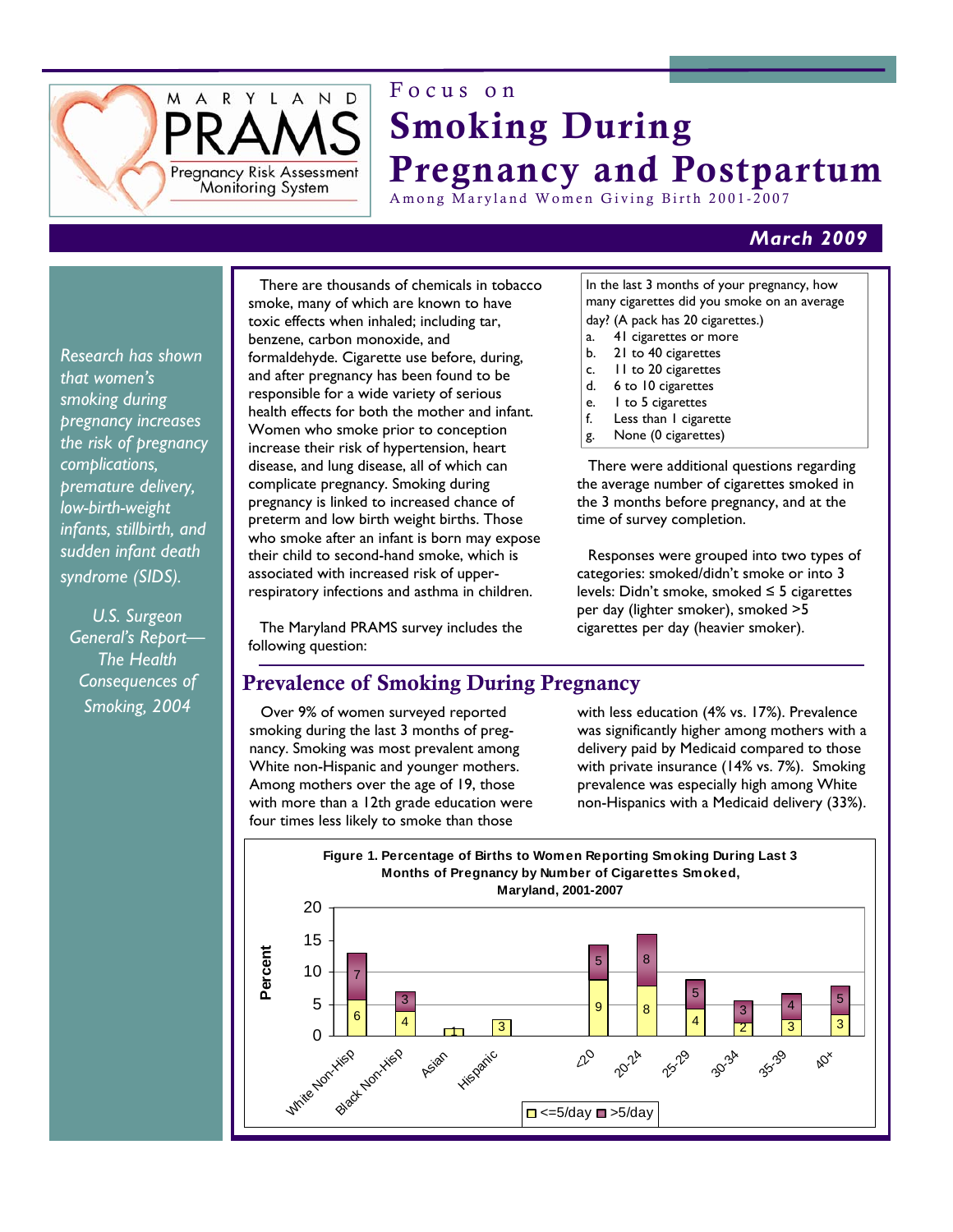## **Page 2 Maryland PRAMS** Focus on Smoking During Pregnancy **Page 2**

## Birth Outcomes Associated with Smoking

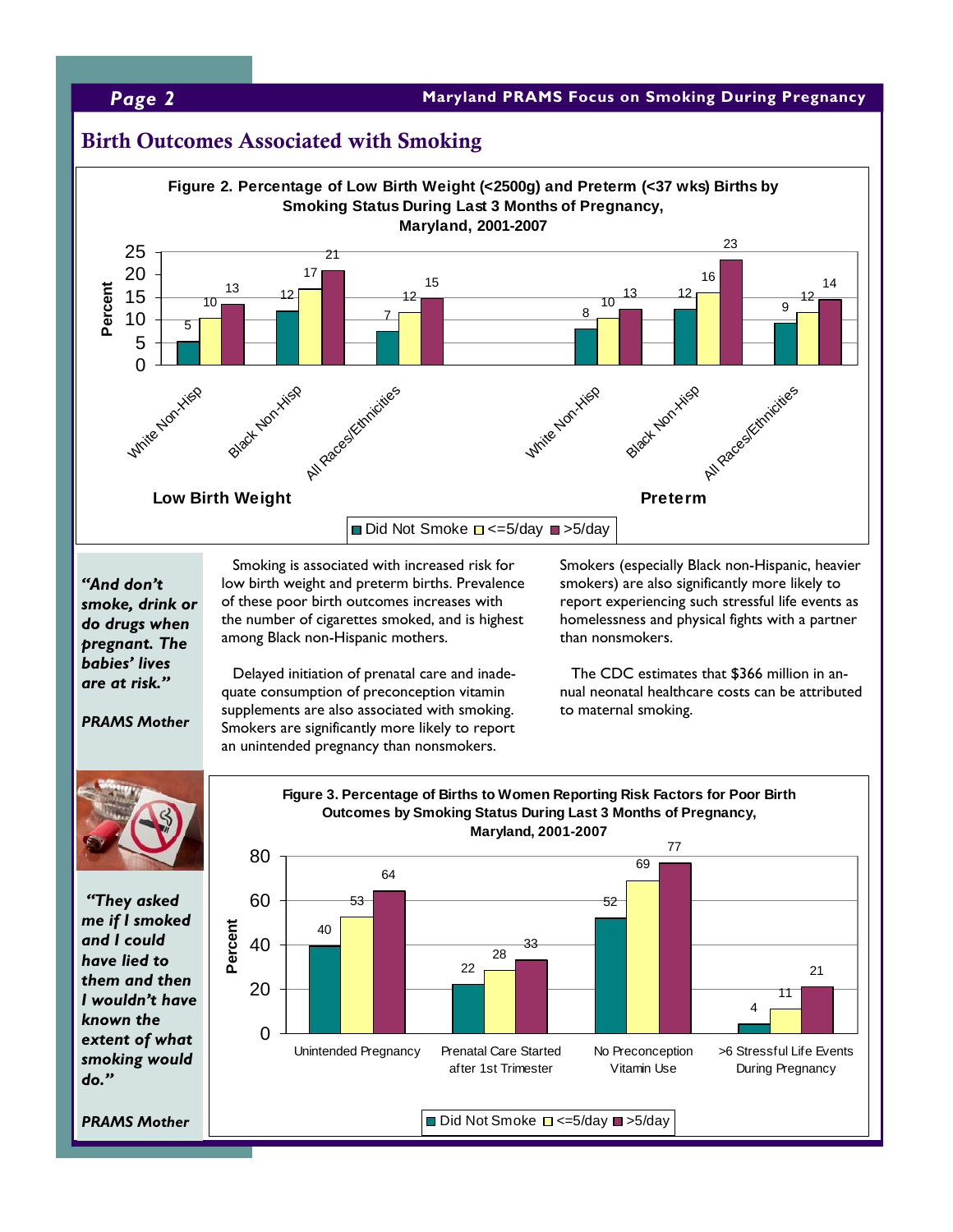### **Maryland PRAMS Focus on Smoking During Pregnancy** *Page 3*

### Postpartum Factors



Smoking after delivery is associated with decreased prevalence of breastfeeding initiation, and with decreased longer term breastfeeding. While it is known that chemicals from cigarette smoke are found in breast milk, smokers are nevertheless encouraged to breastfeed their infants due to the many beneficial effects of breast milk.

Smokers, especially White non-Hispanic smokers, are nearly 4 times more likely to report having their infants in the same room when someone is smoking. This exposure to secondhand smoke increases their risk of respiratory infections, disease, and SIDS.

Heavier postpartum smokers were significantly more likely to report symptoms of postpartum depression than nonsmokers (28% vs. 13%). These women reported often or always feeling down, depressed, hopeless, or having little interest or pleasure in doing things. Black non-Hispanic heavier smokers reported the highest prevalence of postpartum depression symptoms at 36%.

### **Summary**

*Nearly 18% of mothers reported smoking just before they got pregnant. Nine percent quit smoking before their last 3 months of pregnancy, however, 9% continued smoking cigarettes throughout their pregnancy. Approximately 5% of those who quit smoking during pregnancy resumed smoking after delivery, for a total of 14% of mothers reporting smoking postpartum.* 

These Maryland PRAMS results indicate that smoking before, during, and after pregnancy remains a serious problem. Smoking was most prevalent among White non-Hispanic and younger mothers. Smoking was associated with increased risk for low birth weight and preterm births, and this risk increased with higher numbers of cigarettes smoked daily. Prevalence of unintended pregnancy, late initiation of



prenatal care, and stressful life events all increased with higher numbers of cigarettes smoked.

Smoking cessation programs designed to reach women prior to conception may have the greatest impact in improving women's and infant's health. Even reducing the number of cigarettes smoked daily may be beneficial during pregnancy. Our data showed that light smoking was associated with better pregnancy outcomes and healthier behaviors than heavier smoking. Finding interventions that will influence the 50% of quitters who resume smoking postpartum to continue their cessation efforts could result in better interconception health and reduced secondhand smoke exposures for infants.